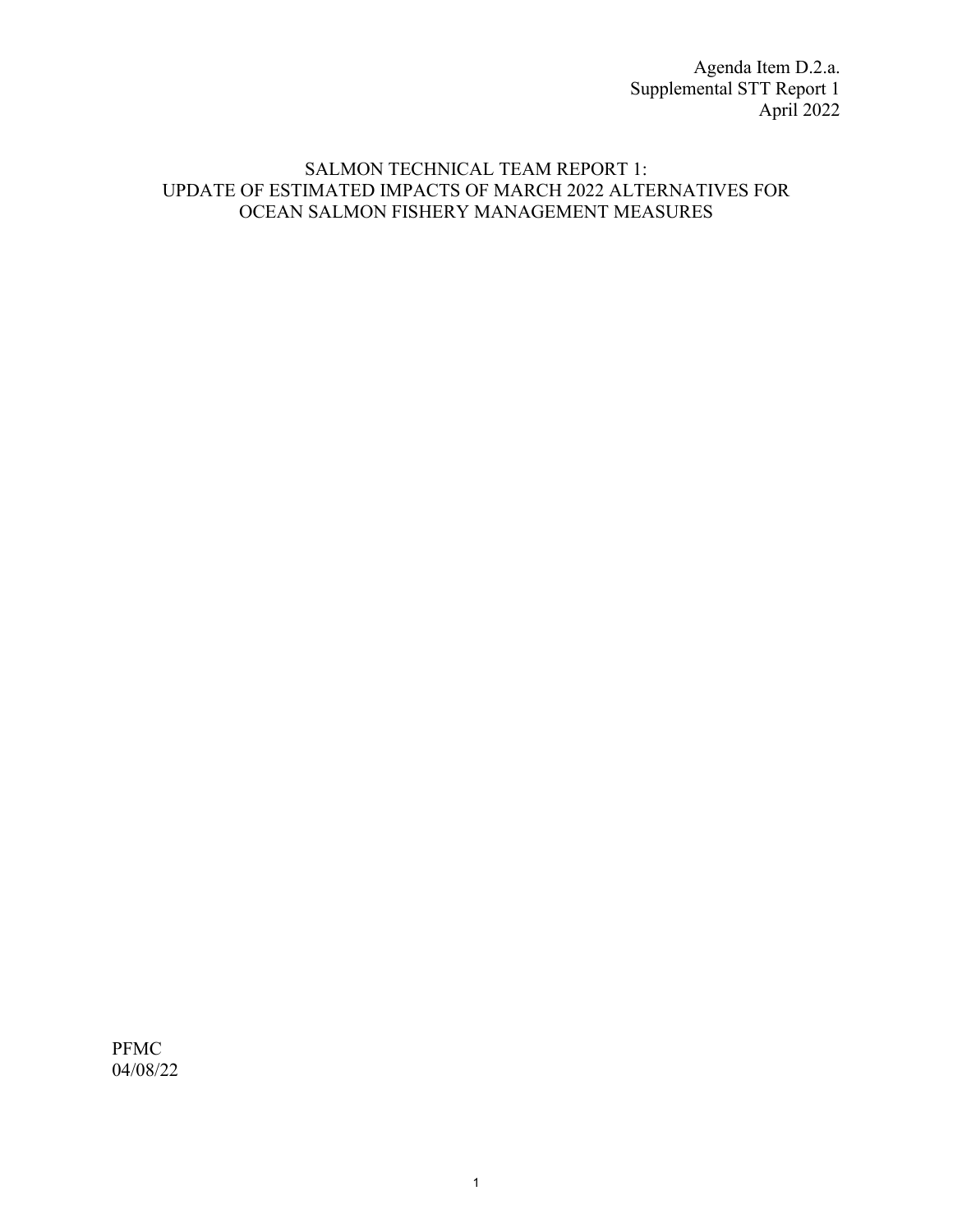|                             |         | PROJECTED                |         | 2022     |                                                                                                                                                                                                                                      |
|-----------------------------|---------|--------------------------|---------|----------|--------------------------------------------------------------------------------------------------------------------------------------------------------------------------------------------------------------------------------------|
| Key Stock/Criteria          | Alt I   | Alt II                   | Alt III | Criteria | Spawner Objective or Other Comparative Standard as Noted b/                                                                                                                                                                          |
| <b>CHINOOK</b>              |         | <b>CHINOOK</b>           |         |          | <b>CHINOOK</b>                                                                                                                                                                                                                       |
| <b>SRKW PREY ABUNDANCE:</b> |         |                          |         |          |                                                                                                                                                                                                                                      |
| North of Falcon             | 1,372.9 | 1,372.9                  | 1,372.9 |          | ≥ 966.0 Oct 1 starting abundance of age 3+ Chinook from U.S./Canada Border to Cape Falcon                                                                                                                                            |
| Oregon Coast                | 1,080.7 | 1,080.7                  | 1,080.6 |          | NA Oct 1 starting abundance of age 3+ Chinook from Cape Falcon to Horse Mt.                                                                                                                                                          |
| California Coast            | 515.9   | 515.9                    | 515.8   |          | NA Oct 1 starting abundance of age 3+ Chinook south of Horse Mt.                                                                                                                                                                     |
| Southwest WCVI              | 715.6   | 715.6                    | 715.6   |          | NA Oct 1 starting abundance of age 3+ Chinook off Southwest Vancouver Island                                                                                                                                                         |
| Salish Sea                  | 706.7   | 706.7                    | 706.7   |          | NA Oct 1 starting abundance of age 3+ Chinook in the Salish Sea                                                                                                                                                                      |
| PUGET SOUND:                |         |                          |         |          |                                                                                                                                                                                                                                      |
| Elwha Summer/Fall           | 6.0%    | 5.8%                     | 5.5%    |          | ≤ 10.0% Southern U.S. exploitation rate (NMFS ESA consultation standard).                                                                                                                                                            |
| <b>Dungeness Spring</b>     | 5.8%    | 5.6%                     | 5.3%    |          | $\leq$ 10.0% Southern U.S. exploitation rate (NMFS ESA consultation standard).                                                                                                                                                       |
| Mid-Hood Canal Summer/Fall  | 17.5%   | 16.2%                    | 14.5%   |          | TBD Preterminal Southern U.S. exploitation rate. Discussions are ongoing between WA state and tribal co-managers<br>and NMFS regarding conservation standard for 2022.                                                               |
| Skokomish Summer/Fall       | 55.2%   | 54.3%                    | 53.2%   |          | $\leq$ 50.0% Total exploitation rate (NMFS ESA consultation standard).                                                                                                                                                               |
| Nooksack Spring             | 14.5%   | 13.7%                    | 12.9%   |          | ≤ 10.9% Southern U.S. exploitation rate (NMFS ESA consultation standard).                                                                                                                                                            |
|                             | 1.28    | 1.21                     | 1.14    |          | ≤ 1.00 ISBM obligation applicable, as this stock lacks a CTC agreed escapement goal. Compliance assessed postseason<br>by the PSC.                                                                                                   |
| Skagit Summer/Fall          | 18.7%   | 18.6%                    | 18.3%   |          | $\leq$ 15.0% Southern U.S. exploitation rate. Discussions are ongoing between WA state and tribal co-managers and NMFS<br>regarding rates higher than 15% SUS for 2022, should projected escapement exceed low abundance thresholds. |
|                             |         |                          |         | PSC.     | $\leq$ 0.95 ISBM obligation not applicable, escapement goal expected to be met. Compliance assessed postseason by the                                                                                                                |
| <b>Skagit Spring</b>        | 22.2%   | 22.0%                    | 21.8%   |          | ≤ 36.0% Total exploitation rate (NMFS ESA consultation standard).                                                                                                                                                                    |
|                             |         | $\overline{\phantom{a}}$ |         | PSC.     | ≤ 0.95 ISBM obligation not applicable, escapement goal expected to be met. Compliance assessed postseason by the                                                                                                                     |
| Stillaguamish Summer/Fall   | 14.1%   | 13.9%                    | 13.7%   |          | $\leq$ 9.0% Southern U.S. exploitation rate (NMFS ESA consultation standard).                                                                                                                                                        |
|                             | 0.98    | 0.96                     | 0.95    |          | ≤ 1.00 ISBM obligation applicable, as this stock lacks a CTC agreed escapement goal. Compliance assessed postseason<br>by the PSC.                                                                                                   |
| Snohomish Summer/Fall       | 8.0%    | 7.8%                     | 7.3%    |          | ≤ 8.3% Southern U.S. exploitation rate limit under critical abundance forecast for 2022 (NMFS ESA consultation standard).                                                                                                            |
|                             | 0.81    | 0.79                     | 0.74    |          | ≤ 1.00 ISBM obligation applicable, as this stock lacks a CTC agreed escapement goal. Compliance assessed postseason<br>by the PSC.                                                                                                   |
| Lake Washington Summer/Fall | 0.701   | 0.709                    | 0.719   |          | $\geq$ 0.500 Natural spawning escapement in the Cedar River (NMFS ESA consultation standard).                                                                                                                                        |
| Green River Summer/Fall     | 3.750   | 3.816                    | 3.889   |          | $\geq$ 2.744 Natural spawning escapement in the Green River (NMFS ESA consultation standard).                                                                                                                                        |
| White River Spring          | 17.1%   | 16.8%                    | 16.5%   |          | ≤ 22.0% Southern U.S. exploitation rate (NMFS ESA consultation standard).                                                                                                                                                            |
| Puyallup Summer/Fall        | 2.395   | 2.419                    | 2.446   |          | TBD Natural spawning escapement in the Puyallup River. Discussions are ongoing between WA state and tribal co-<br>managers and NMFS regarding conservation standard for 2022.                                                        |
| Nisqually River Summer/Fall | 50.0%   | 49.2%                    | 48.1%   |          | ≤ 47.0% Total exploitation rate, (NMFS ESA consultation standard). Up to an additional 2% ER may be added to facilitate<br>inriver selective gear studies after meeting base criteria during final preseason modeling.               |
| <b>Puget Sound Spring</b>   | 2.5%    | 2.0%                     | 1.6%    |          | ≤ 3.0% Exploitation rate in PFMC fisheries (NMFS ESA consultation standard).                                                                                                                                                         |
| Puget Sound Summer/Fall     | 6.7%    | 5.6%                     | 4.4%    |          | $\leq 6.0\%$ Exploitation rate in PFMC fisheries (NMFS ESA consultation standard).                                                                                                                                                   |

TABLE 5. Projected key stock escapements (thousands of fish) or management criteria for 2022 ocean fishery Alternatives - STT analyzed<sup>a/</sup> (Page 1 of 5)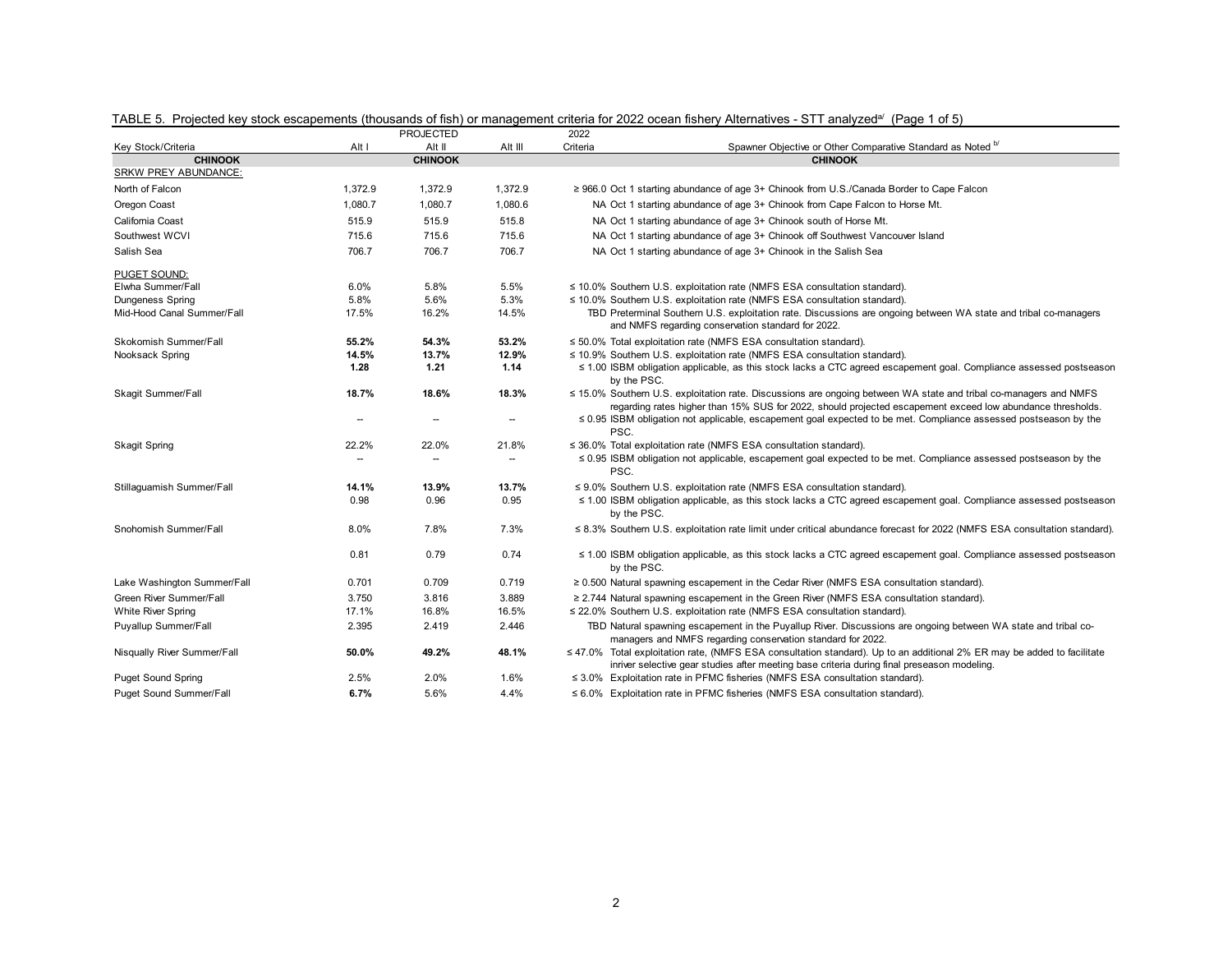|                                                    |                          | PROJECTED                |                          | 2022              |                                                                                                                                                                                                      |
|----------------------------------------------------|--------------------------|--------------------------|--------------------------|-------------------|------------------------------------------------------------------------------------------------------------------------------------------------------------------------------------------------------|
| Key Stock/Criteria                                 | Alt I                    | Alt II                   | Alt III                  | Criteria          | Spawner Objective or Other Comparative Standard as Noted b/                                                                                                                                          |
| <b>CHINOOK</b>                                     |                          | <b>CHINOOK</b>           |                          |                   | <b>CHINOOK</b>                                                                                                                                                                                       |
| <b>WASHINGTON COAST:</b>                           |                          |                          |                          |                   |                                                                                                                                                                                                      |
| Hoko Fall                                          | 0.731                    | 0.734                    | 0.735                    |                   | 0.85 FMP MSY spawning escapement objective.                                                                                                                                                          |
|                                                    | 2.6%                     | 2.2%                     | 2.0%                     |                   | $\leq$ 10.0% Calendar year exploitation rate ISBM obligation. Compliance assessed postseason by the PSC.                                                                                             |
| Quillayute Fall                                    | >3.0                     | >3.0                     | >3.0                     |                   | 3.0 FMP MSY spawning escapement objective.                                                                                                                                                           |
|                                                    | --                       | --                       | $\overline{\phantom{a}}$ | PSC.              | $\leq$ 0.85 ISBM obligation not applicable, escapement goal expected to be met. Compliance assessed postseason by the                                                                                |
| Hoh Fall                                           | >1.2                     | >1.2                     | >1.2                     |                   | 1.2 FMP MSY spawning escapement objective.                                                                                                                                                           |
|                                                    | --                       | --                       | $\overline{\phantom{a}}$ | PSC.              | $\leq$ 0.85 ISBM obligation not applicable, escapement goal expected to be met. Compliance assessed postseason by the                                                                                |
| Queets Fall                                        | >2.5                     | >2.5                     | >2.5                     |                   | 2.5 FMP MSY spawning escapement objective.                                                                                                                                                           |
|                                                    | $\overline{\phantom{a}}$ | $\overline{\phantom{a}}$ | $\overline{\phantom{a}}$ | PSC.              | $\leq$ 0.85 ISBM obligation not applicable, escapement goal expected to be met. Compliance assessed postseason by the                                                                                |
| Grays Harbor Fall                                  | >13.3                    | >13.3                    | >13.3                    |                   | 13.3 FMP MSY spawning escapement objective.                                                                                                                                                          |
|                                                    |                          |                          |                          | PSC.              | $\leq$ 0.85 ISBM obligation not applicable, escapement goal expected to be met. Compliance assessed postseason by the                                                                                |
| <b>COLUMBIA RIVER:</b>                             |                          |                          |                          |                   |                                                                                                                                                                                                      |
| Columbia Upriver Brights                           | 227.0                    | 229.2                    | 230.4                    |                   | 74.0 Minimum ocean escapement to attain 40.0 adults over McNary Dam, with normal distribution and no mainstem<br>harvest. The management goal has been increased to 60.0 by Columbia River managers. |
| Mid-Columbia Brights                               | 77.7                     | 78.5                     | 78.9                     | mainstem harvest. | 14.9 Minimum ocean escapement to attain 7.9 for Little White Salmon egg-take, assuming average conversion and no                                                                                     |
| Columbia Lower River Hatchery Tules                | 72.2                     | 73.3                     | 73.8                     |                   | 25.0 Minimum ocean escapement to attain 14.8 adults for hatchery egg-take, with average conversion and no lower river<br>mainstem or tributary harvest.                                              |
| Columbia Lower River Natural Tules<br>(threatened) | 40.6%                    | 39.1%                    | 38.3%                    |                   | $\leq$ 38.0% Total adult equivalent fishery exploitation rate (2022 NMFS ESA quidance).                                                                                                              |
| Columbia Lower River Wilde (threatened)            | 10.8                     | 10.9                     | 10.9                     |                   | 6.9 Minimum ocean escapement to attain MSY spawner goal of 5.7 for N. Lewis River fall Chinook (NMFS ESA<br>consultation standard).                                                                  |
| Spring Creek Hatchery Tules                        | 89.1                     | 91.7                     | 92.7                     |                   | 8.2 Minimum ocean escapement to attain 6.0 adults for Spring Creek Hatchery egg-take, assuming average conversion<br>and no mainstem harvest.                                                        |
| Upper Columbia River Summer                        | 55.4                     | 56.5                     | 57.4                     |                   | 29.0 Aggregate escapement to mouth of Columbia River.                                                                                                                                                |
| Snake River Fall (threatened) SRFI                 | 60.5%                    | 54.1%                    | 51.3%                    |                   | $\leq$ 70.0% Of 1988-1993 base period exploitation rate for all ocean fisheries (NMFS ESA consultation standard).                                                                                    |

## TABLE 5. Projected key stock escapements (thousands of fish) or management criteria for 2022 ocean fishery management measures - STT Analyzed.<sup>a/</sup> (Page 2 of 5)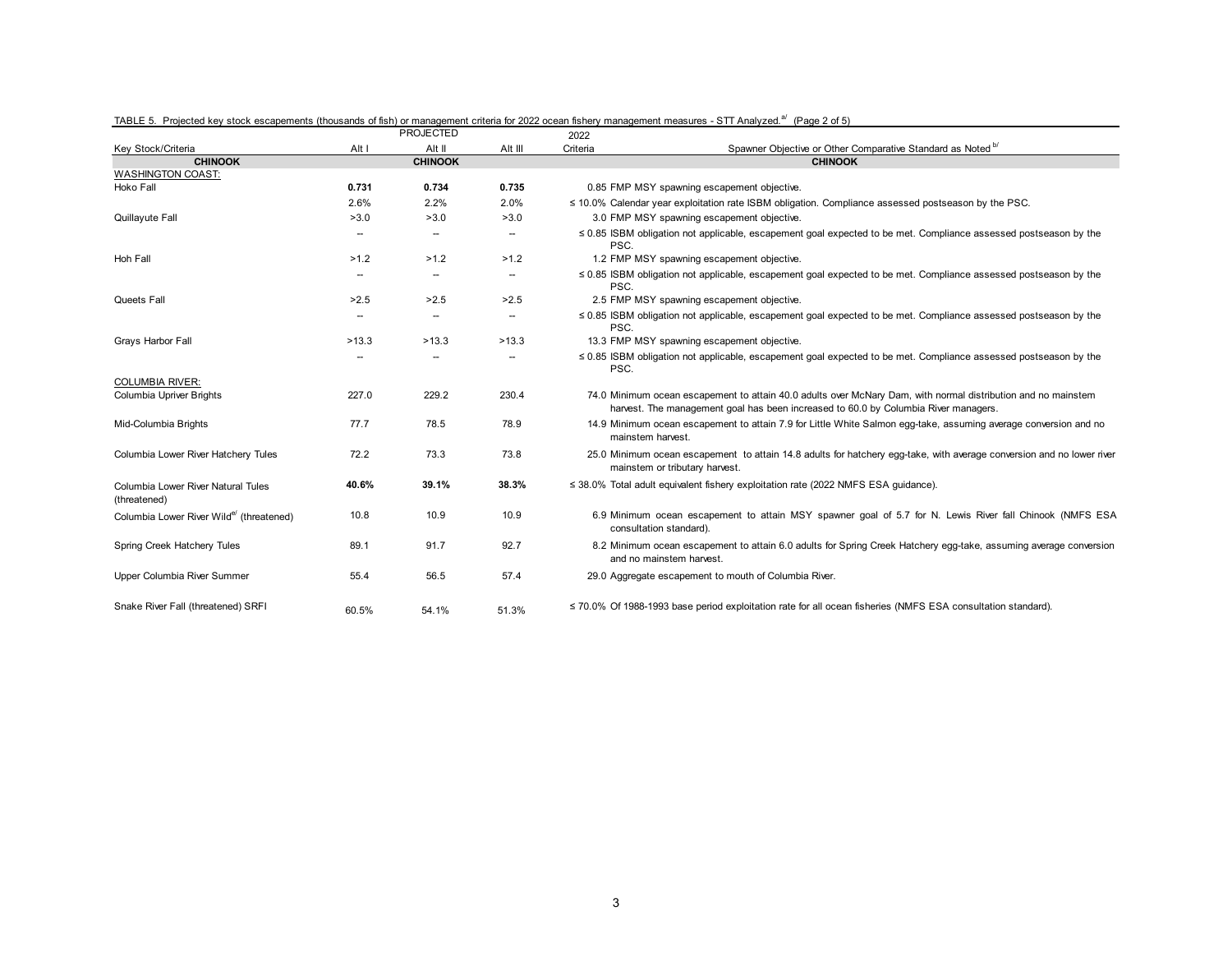|                                         |        | PROJECTED      |         | 2022                                                                                                                                                                                                                                                                                                                                                                                                                                                                                                                                                                                                                                             |
|-----------------------------------------|--------|----------------|---------|--------------------------------------------------------------------------------------------------------------------------------------------------------------------------------------------------------------------------------------------------------------------------------------------------------------------------------------------------------------------------------------------------------------------------------------------------------------------------------------------------------------------------------------------------------------------------------------------------------------------------------------------------|
| Key Stock/Criteria                      | Alt I  | Alt II         | Alt III | Spawner Objective or Other Comparative Standard as Noted <sup>b/</sup><br>Criteria                                                                                                                                                                                                                                                                                                                                                                                                                                                                                                                                                               |
| <b>CHINOOK</b>                          |        | <b>CHINOOK</b> |         | <b>CHINOOK</b>                                                                                                                                                                                                                                                                                                                                                                                                                                                                                                                                                                                                                                   |
| OREGON COAST:                           |        |                |         |                                                                                                                                                                                                                                                                                                                                                                                                                                                                                                                                                                                                                                                  |
| Nehalem Fall                            | --     |                |         | $\leq$ 0.85 ISBM obligation not applicable, escapement goal expected to be met. Compliance assessed postseason by the<br>PSC.                                                                                                                                                                                                                                                                                                                                                                                                                                                                                                                    |
| Siletz Fall                             | --     |                |         | $\leq$ 0.85 ISBM obligation not applicable, escapement goal expected to be met. Compliance assessed postseason by the<br>PSC.                                                                                                                                                                                                                                                                                                                                                                                                                                                                                                                    |
| Siuslaw Fall                            | --     |                |         | $\leq$ 0.85 ISBM obligation applicable, escapement goal not expected to be met. Compliance assessed postseason by the<br>PSC.                                                                                                                                                                                                                                                                                                                                                                                                                                                                                                                    |
| South Umpqua                            | --     |                |         | ≤ 0.85 ISBM obligation applicable, as this stock lacks a CTC agreed escapement goal. Compliance assessed postseason<br>by the PSC.                                                                                                                                                                                                                                                                                                                                                                                                                                                                                                               |
| Coquille                                | --     |                |         | ≤ 0.85 ISBM obligation applicable, as this stock lacks a CTC agreed escapement goal. Compliance assessed postseason<br>by the PSC.                                                                                                                                                                                                                                                                                                                                                                                                                                                                                                               |
| CALIFORNIA:                             |        |                |         |                                                                                                                                                                                                                                                                                                                                                                                                                                                                                                                                                                                                                                                  |
| Klamath River Fall                      | 38.180 | 38.180         | 38.180  | $\geq$ 38.180 2022 minimum natural area adult escapement (FMP control rule).                                                                                                                                                                                                                                                                                                                                                                                                                                                                                                                                                                     |
| Federally recognized tribal harvest     | 50.0%  | 50.0%          | 50.0%   | 50.0% Equals 9.4, 9.4, and 9.2 (thousand) adult fish for Yurok and Hoopa Valley tribal fisheries.                                                                                                                                                                                                                                                                                                                                                                                                                                                                                                                                                |
| Exploitation (spawner reduction) rate   | 25.0%  | 25.0%          | 25.0%   | $\leq$ 25.0% FMP control rule.                                                                                                                                                                                                                                                                                                                                                                                                                                                                                                                                                                                                                   |
| Adult river mouth return                | 66.8   | 66.9           | 67.0    | NA Total adults in thousands.                                                                                                                                                                                                                                                                                                                                                                                                                                                                                                                                                                                                                    |
| Age-4 ocean harvest rate                | 10.0%  | 10.0%          | 9.9%    | $\leq$ 10.0% NMFS guidance.                                                                                                                                                                                                                                                                                                                                                                                                                                                                                                                                                                                                                      |
| KMZ sport fishery share                 | 6.1%   | 7.1%           | 5.9%    |                                                                                                                                                                                                                                                                                                                                                                                                                                                                                                                                                                                                                                                  |
| River recreational fishery share        | 22.8%  | 25.1%          | 27.6%   | NA Equals 2.2, 2.4, and 2.5 (thousand) adult fish for recreational inriver fisheries.                                                                                                                                                                                                                                                                                                                                                                                                                                                                                                                                                            |
| Sacramento River Winter<br>(endangered) | 14.9%  | 12.5%          | 14.0%   | $\leq$ 20.0% Age-3 ocean impact rate in fisheries south of Pt. Arena. In addition, the following season restrictions apply:<br>Recreational- Pt. Arena to Pigeon Pt. between the first Saturday in April and the second Sunday in November;<br>Pigeon Pt. to the U.S./Mexico border between the first Saturday in April and the first Sunday in October. Minimum<br>size limit ≥ 20 inches total length. Commercial- Pt. Arena to the U.S./Mexico border between May 1 and<br>September 30, except Pt. Reyes to Pt. San Pedro between October 1 and 15 (Monday-Friday). Minimum size limit<br>≥ 26 inches total length (NMFS 2022 ESA Guidance). |
| Sacramento River Fall                   | 199.9  | 202.6          | 197.8   | $\geq$ 180.000 2022 minimum hatchery and natural area adult escapement (Council Guidance).                                                                                                                                                                                                                                                                                                                                                                                                                                                                                                                                                       |
| Sacramento Index Exploitation Rate      | 49.6%  | 48.9%          | 50.1%   | $\leq 69.2\%$ FMP control rule.                                                                                                                                                                                                                                                                                                                                                                                                                                                                                                                                                                                                                  |
| Ocean commercial impacts                | 92.5   | 93.2           | 100.3   | Includes fall (Sept-Dec) 2021 impacts (5.7 thousand SRFC).                                                                                                                                                                                                                                                                                                                                                                                                                                                                                                                                                                                       |
| Ocean recreational impacts              | 71.6   | 67.7           | 66.2    | Includes fall (Sept-Dec) 2021 impacts (3.3 thousand SRFC).                                                                                                                                                                                                                                                                                                                                                                                                                                                                                                                                                                                       |
| River recreational impacts              | 32.5   | 33.0           | 32.2    |                                                                                                                                                                                                                                                                                                                                                                                                                                                                                                                                                                                                                                                  |
|                                         |        |                |         |                                                                                                                                                                                                                                                                                                                                                                                                                                                                                                                                                                                                                                                  |

## TABLE 5. Projected key stock escapements (thousands of fish) or management criteria for 2022 ocean fishery management measures - STT Analyzed.<sup>a/</sup> (Page 3 of 5)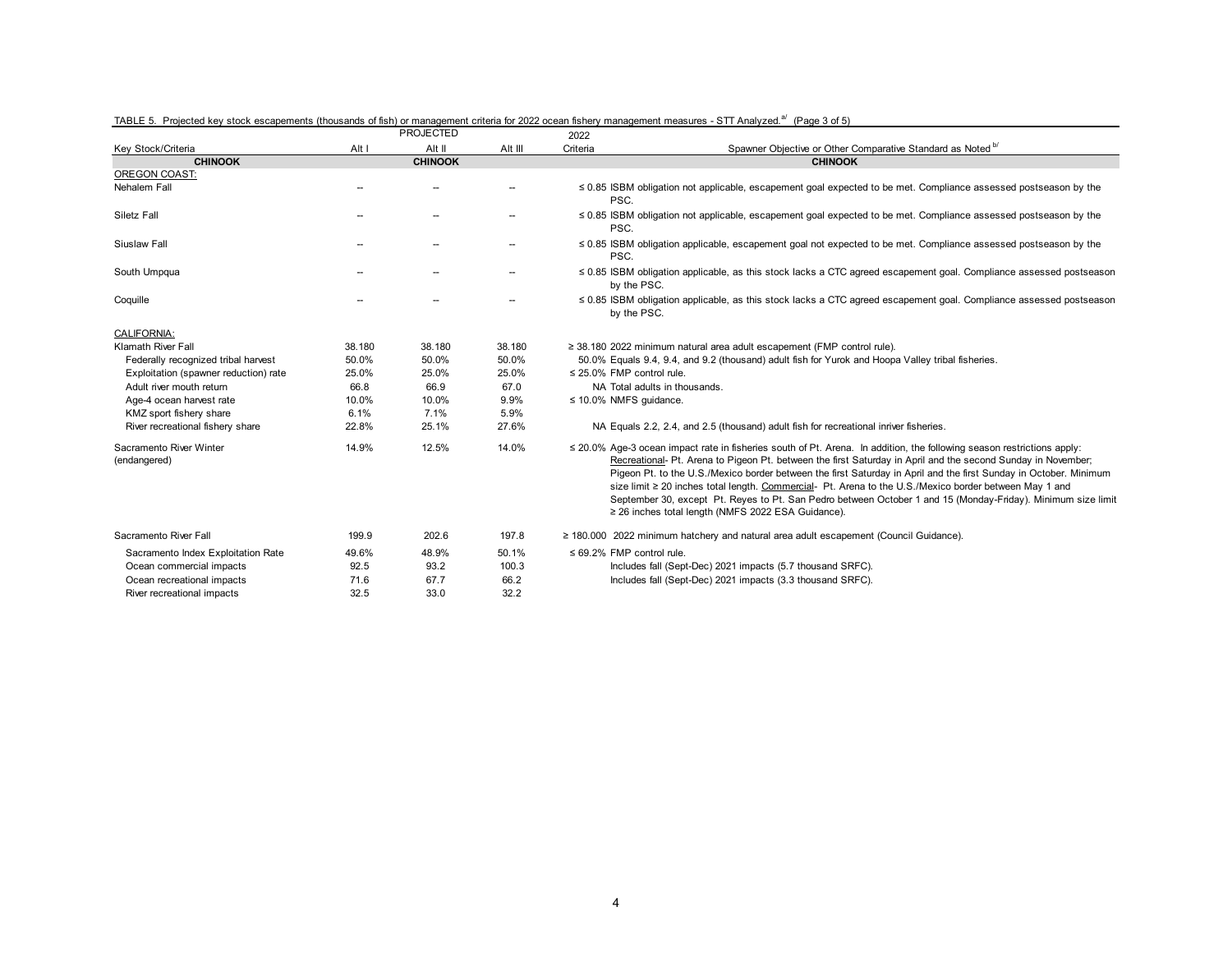|                                                           |                  |                 |                 | 2022     |                                                                                                       |
|-----------------------------------------------------------|------------------|-----------------|-----------------|----------|-------------------------------------------------------------------------------------------------------|
| Key Stock/Criteria                                        | <b>PROJECTED</b> |                 |                 | Criteria | Spawner Objective or Other Comparative Standard as Noted bl                                           |
| COHO                                                      | <b>COHO</b>      |                 |                 |          | COHO                                                                                                  |
| Interior Fraser (Thompson River)                          | 10.7% (6.1%)     | $9.8\%(5.2\%)$  | $8.9\%(4.2\%)$  |          | ≤ 10.0% 2022 Southern U.S. exploitation rate ceiling; PSC coho agreement.                             |
| Skagit                                                    | 45.5%(5.7%)      | 44.9%(4.8%)     | 44.4%(4.0%)     |          | $\leq$ 60.0% 2022 total exploitation rate ceiling; FMP matrix <sup>d/</sup>                           |
| Stillaguamish                                             | 39.3%(4.1%)      | 38.9%(3.4%)     | 38.5%(2.9%)     |          | $\leq$ 50.0% 2022 total exploitation rate ceiling; FMP matrix <sup>d/</sup>                           |
| Snohomish                                                 | 37.3%(4.1%)      | 36.8%(3.4%)     | $36.4\%(2.9\%)$ |          | $\leq$ 40.0% 2022 total exploitation rate ceiling; FMP matrix <sup>d/</sup>                           |
| <b>Hood Canal</b>                                         | 45.3%(6.1%)      | 44.6%(5.2%)     | 43.9%(4.2%)     |          | $\leq$ 45.0% 2022 total exploitation rate ceiling; FMP matrix <sup>d/</sup>                           |
| Strait of Juan de Fuca                                    | 12.2%(5.0%)      | $11.4\%(4.2\%)$ | $10.6\%(3.5\%)$ |          | $\leq$ 20.0% 2022 total exploitation rate ceiling; FMP matrix <sup>d/</sup>                           |
| Quillayute Fall                                           | 11.6             | 11.7            | 11.8            |          | 6.3 FMP MSY adult spawner estimate. Value depicted is ocean escapement.                               |
|                                                           | 17.6%            | 16.9%           | 16.0%           |          | $\leq$ 50% PST total exploitation rate constraint for 2022.                                           |
| Hoh                                                       | 3.8              | 3.9             | 4.0             |          | 2.0 FMP MSY adult spawner estimate. Value depicted is ocean escapement.                               |
|                                                           | 31.6%            | 30.0%           | 27.9%           |          | $\leq$ 57% PST total exploitation rate constraint for 2022.                                           |
| Queets Wild                                               | 15.1             | 15.4            | 15.7            |          | 5.8 FMP MSY adult spawner estimate. Value depicted is ocean escapement.                               |
|                                                           | 24.4%            | 23.0%           | 21.2%           |          | $\leq$ 65% FMP total exploitation rate constraint (MFMT). $d/f$                                       |
| Grays Harbor                                              | 118.1            | 119.2           | 120.6           |          | 35.4 FMP MSP natural area adult spawner estimate. Value depicted is ocean escapement.                 |
|                                                           | 28.9%            | 28.3%           | 27.4%           |          | $\leq$ 65% FMP total exploitation rate constraint (MFMT). $d/f$                                       |
| Willapa Bay                                               | 43.3             | 43.7            | 44.6            |          | 17.2 FMP MSY natural area adult spawner estimate. Value depicted is ocean escapement.                 |
| Lower Columbia River Natural                              | 17.4%            | 16.5%           | 15.0%           |          | ≤23.0% Total marine and mainstem Columbia R. fishery exploitation rate (2022 NMFS ESA quidance).      |
| (threatened)                                              |                  |                 |                 |          | Value depicted is marine ER before Buoy 10.                                                           |
| Upper Columbia <sup>c/</sup>                              | 64.1%            | 65.1%           | 67.3%           |          | $\geq$ 50% Minimum percentage of the run to Bonneville Dam.                                           |
| Columbia River Hatchery Early                             | 393.5            | 391.5           | 401.1           |          | 77.2 Minimum ocean escapement to attain hatchery egg-take goal of 21.7 early adult coho,              |
|                                                           |                  |                 |                 |          | with average conversion and no mainstem or tributary fisheries.                                       |
| Columbia River Hatchery Late                              | 240.6            | 250.5           | 265.3           |          | 9.7 Minimum ocean escapement to attain hatchery egg-take goal of 6.4 late adult coho,                 |
|                                                           |                  |                 |                 |          | with average conversion and no mainstem or tributary fisheries.                                       |
| Oregon Coastal Natural                                    | 14.4%            | 13.8%           | 14.9%           |          | $\leq$ 15.0% Marine and freshwater fishery exploitation rate (NMFS ESA consultation standard).        |
| Southern Oregon/Northern California Coast<br>(threatened) |                  |                 |                 |          | $\leq$ 13.0% Marine fishery exploitation rate for R/K hatchery coho (NMFS ESA consultation standard). |
| <b>Trinity Natural</b>                                    | 13.5%            | 13.4%           | 12.9%           |          | $\leq$ 16.0% total exploitation rate ceiling                                                          |
| <b>Klamath Natural</b>                                    | 8.7%             | 8.6%            | 8.1%            |          | $\leq$ 15.0% total exploitation rate ceiling                                                          |
| Rogue Natural                                             | 7.8%             | 7.7%            | 7.2%            |          | $\leq$ 15.0% total exploitation rate ceiling                                                          |
| <b>Other Natural</b>                                      | 2.9%             | 2.8%            | 2.4%            |          | $\leq$ 15.0% total exploitation rate ceiling                                                          |

## TABLE 5. Projected key stock escapements (thousands of fish) or management criteria for 2022 ocean fishery management measures - STT Analyzed.<sup>a/</sup> (Page 4 of 5)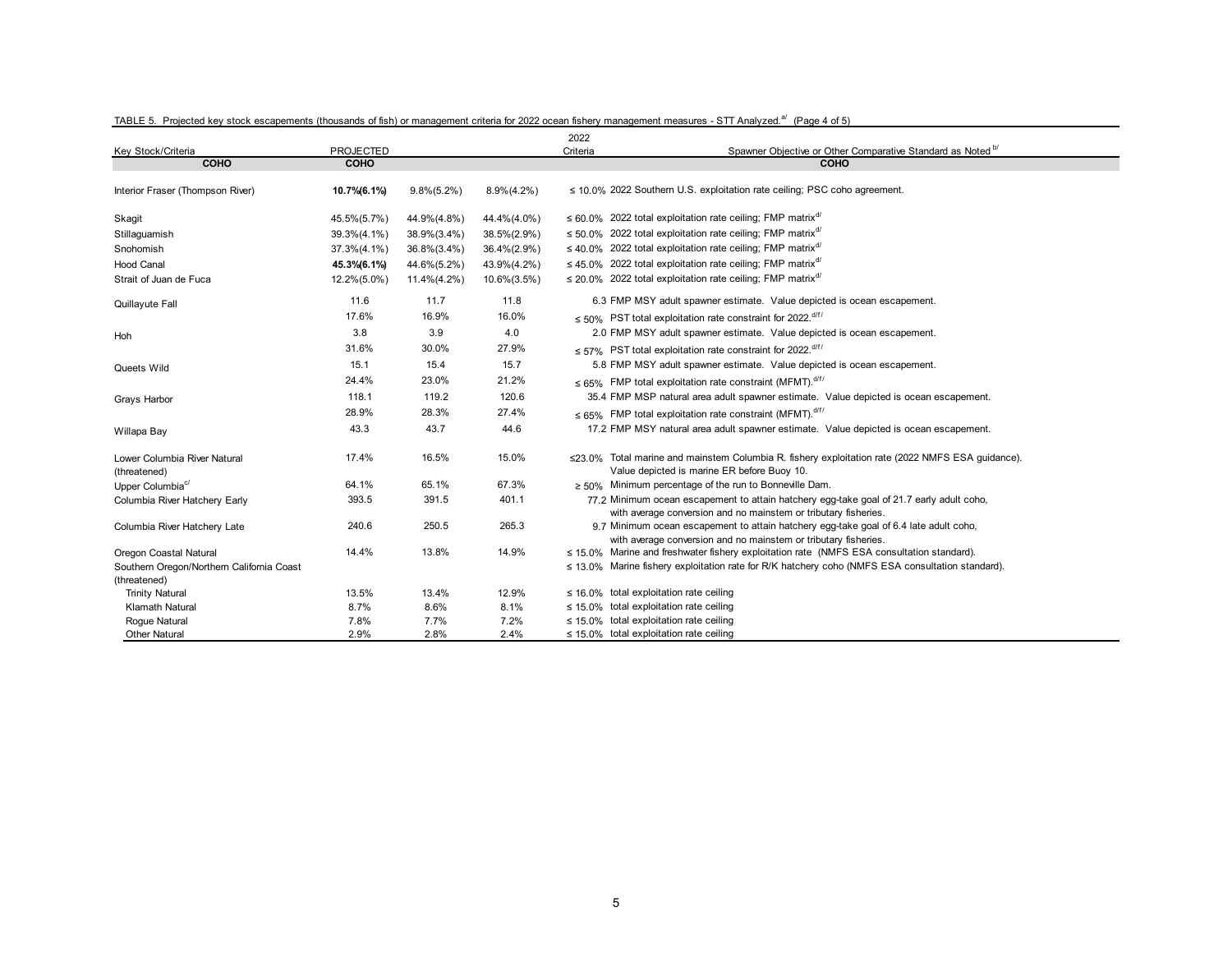TABLE 5. Projected key stock escapements (thousands of fish) or management criteria for 2022 ocean fishery Alternatives - STT analyzed<sup>a/</sup> (Page 2 of 2)

a/ Coho projections in the table assume post-season 2018 and 2020 fishery scalars for Canadian fisheries. Model results for Chinook in this table used 2022 allowable catches for SEAK, 2021 preseason effort scalars for NBC and WCVI AABM fisheries, recent 2-yr average catches for BC ISBM fisheries, and 2021 preseason catches for Puget Sound fisheries. Assumptions for these fisheries will be changed prior to the April meeting as new information becomes available.

b/ Ocean escapement is the number of salmon escaping ocean fisheries and entering freshwater with the following clarifications. Ocean escapement for Puget Sound stocks is the estimated number of salmon entering Area 4B that are available to U.S. net fisheries in Puget Sound and spawner escapement after impacts from the Canadian, U.S. ocean, and Puget Sound troll and recreational fisheries have been deducted. Numbers in parentheses represent Council area ERs for Puget Sound coho stocks. For Columbia River early and late coho stocks, ocean escapement represents the number of coho after the Buoy 10 fishery. Values reported for Klamath River fall Chinook are natural area adult spawners. Values reported for Sacramento River fall Chinook are hatchery and natural area adult spawners.

c/ Includes projected impacts of inriver fisheries that have not yet been shaped.

d/ Annual management objectives may be different than FMP goals, and are subject to agreement between WDFW and the treaty tribes under U.S. District Court orders. It is anticipated that fishery management will be adjusted by state and tribal comanagers during the preseason planning process to comply with stock management objectives. e/ Includes minor contributions from East Fork Lewis River and Sandy River.

f/ Management criteria depicted represent the lower of the FMP and PST Southern Coho Management Plan ER constraints in a given year (see Table III-5 in most recent Preseason Report I). PST ER constraints represent an approximation of the maximum ER associated with achieving the escapement goal. Per the provisions of the PST Southern Coho Management Plan, Parties may request increases to management unit specific ER caps, so long as it occurs prior to March 31 in a given year.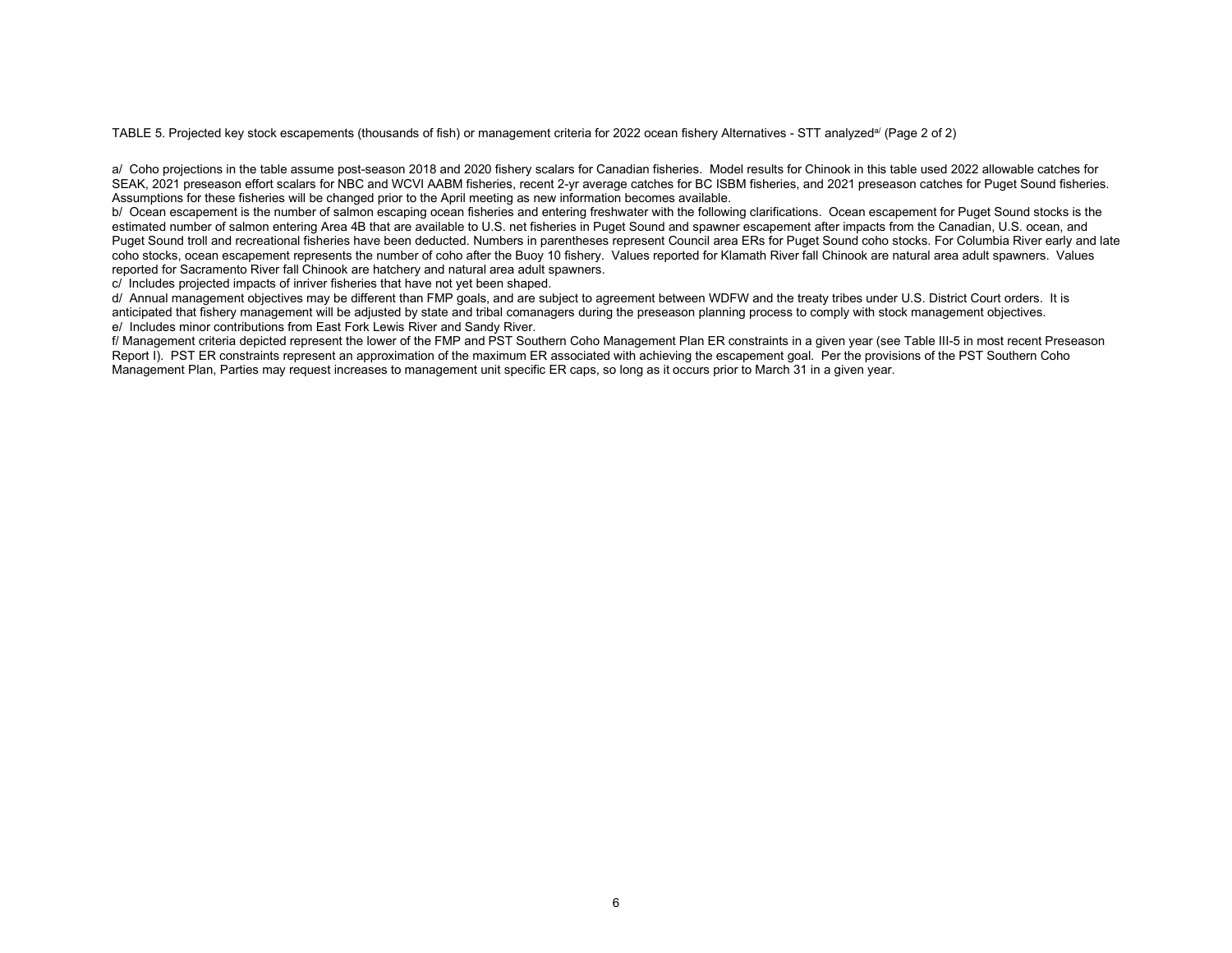TABLE 7. TABLE 7. Expected coastwide exploitation rates by fishery for 2022 ocean fisheries management Alternatives for lower Columbia Natural (LCN) coho, Oregon coastal natural (OCN) coho, Lower Columbia River (LCR) tule Chinook, and Southern Oregon Northern California Coastal (SONCC) coho salmon by natural-origin subcomponent - STT Analyzed (Page 1 of 2).

 $\mathcal{L}$ 

 $\overline{\phantom{a}}$  $\sim$ 

|                                          |       |                 |       |       | <b>Exploitation Rate (Percent)</b> |       |                         |              |       |
|------------------------------------------|-------|-----------------|-------|-------|------------------------------------|-------|-------------------------|--------------|-------|
|                                          |       | <b>LCN Coho</b> |       |       | <b>OCN Coho</b>                    |       | <b>LCR Tule Chinook</b> |              |       |
| Fishery                                  |       | Ш               | Ш     |       | $\mathsf{II}$                      | Ш     |                         | $\mathbf{H}$ | Ш     |
| SOUTHEAST ALASKA                         | 0.0%  | 0.0%            | 0.0%  | 0.0%  | 0.0%                               | 0.0%  | 2.9%                    | 2.9%         | 3.0%  |
| <b>BRITISH COLUMBIA</b>                  | 0.1%  | 0.1%            | 0.1%  | 0.3%  | 0.3%                               | 0.3%  | 12.7%                   | 12.9%        | 13.0% |
| <b>PUGET SOUND/STRAIT</b>                | 0.1%  | 0.1%            | 0.1%  | 0.0%  | 0.0%                               | 0.0%  | 0.4%                    | 0.4%         | 0.4%  |
| NORTH OF CAPE FALCON                     |       |                 |       |       |                                    |       |                         |              |       |
| <b>Treaty Indian Ocean Troll</b>         | 2.5%  | 2.1%            | 1.7%  | 0.6%  | 0.5%                               | 0.4%  | 2.6%                    | 2.1%         | 1.6%  |
| Recreational                             | 5.3%  | 4.6%            | 3.9%  | 0.9%  | 0.8%                               | 0.7%  | 3.7%                    | 3.4%         | 3.0%  |
| Non-Indian Troll                         | 1.4%  | 1.2%            | 1.0%  | 0.3%  | 0.2%                               | 0.2%  | 4.9%                    | 4.5%         | 4.1%  |
| SOUTH OF CAPE FALCON                     |       |                 |       |       |                                    |       |                         |              |       |
| Recreational:                            |       |                 |       |       |                                    |       | 0.6%                    | 0.5%         | 0.4%  |
| Cape Falcon to Humbug Mt.                | 3.9%  | 3.7%            | 3.5%  | 8.4%  | 7.8%                               | 7.3%  |                         |              |       |
| Humbug Mt. to OR/CA border (KMZ)         | 0.1%  | 0.0%            | 0.1%  | 0.2%  | 0.2%                               | 0.2%  |                         |              |       |
| OR/CA border to Latitude 40°10' N. (KMZ) | 0.0%  | 0.0%            | 0.0%  | 0.2%  | 0.2%                               | 0.0%  |                         |              |       |
| Fort Bragg                               | 0.0%  | 0.0%            | 0.0%  | 0.1%  | 0.2%                               | 0.2%  |                         |              |       |
| South of Pt. Arena                       | 0.0%  | 0.0%            | 0.0%  | 0.1%  | 0.1%                               | 0.1%  |                         |              |       |
| Troll:                                   |       |                 |       |       |                                    |       | 2.7%                    | 1.9%         | 2.4%  |
| Cape Falcon to Humbug Mt.                | 0.6%  | 0.8%            | 0.5%  | 0.6%  | 0.8%                               | 0.5%  | $\overline{a}$          |              |       |
| Humbug Mt. to OR/CA border (KMZ)         | 0.0%  | 0.0%            | 0.0%  | 0.0%  | 0.0%                               | 0.0%  |                         |              |       |
| OR/CA border to Horse Mt. (KMZ)          | 0.0%  | 0.0%            | 0.0%  | 0.0%  | 0.0%                               | 0.0%  |                         |              |       |
| Fort Bragg                               | 0.0%  | 0.0%            | 0.0%  | 0.1%  | 0.0%                               | 0.0%  |                         |              |       |
| South of Pt. Arena                       | 0.0%  | 0.0%            | 0.0%  | 0.1%  | 0.2%                               | 0.2%  |                         |              |       |
| BUOY 10                                  | 1.6%  | 1.9%            | 2.2%  | 0.1%  | 0.1%                               | 0.1%  |                         |              |       |
| ESTUARY/FRESHWATER                       | 1.8%  | 1.8%            | 1.8%  | 2.4%  | 2.4%                               | 4.6%  | 10.1%                   | 10.3%        | 10.5% |
| TOTAL <sup>a/</sup>                      | 17.4% | 16.5%           | 15.0% | 14.4% | 13.8%                              | 14.9% | 40.6%                   | 39.1%        | 38.3% |